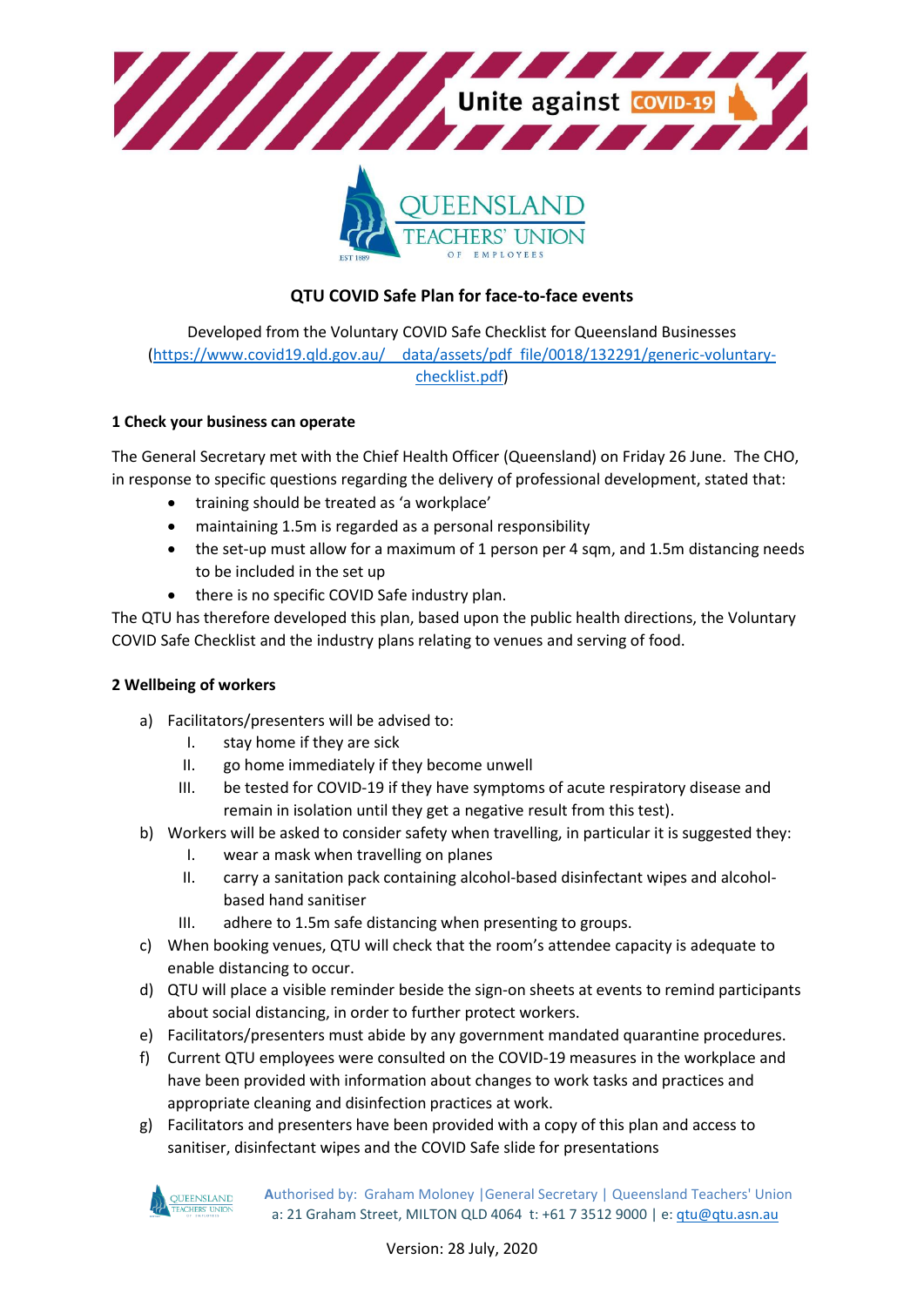

## **3. Social distancing**

a) All registered participants will be advised via email that they should not attend if sick and should go home if they become unwill during the event.

b) Both the automated registration email and the admin generated reminder email will contain the following reminders:

## *"COVID Safe information:*

- The contact details you use to register must be current when you attend please *advise us of any changes when you arrive at the venue.*
- *If you have registered for an event and are unwell, you must stay at home. You will receive a full refund as long as you advise us of your illness via email as soon as you are aware you are unable to attend.*
- *If you become unwell during a workshop you must go home immediately.*
- *It is the personal responsibility of all participants to observe social distancing requirements.*
- *Hand sanitiser and disinfectant wipes will be available at the venue.*
- *Any food provided will be served to individuals.*
- *The QTU will abide by the venue's COVID Safe requirements, in addition to following all precautions in our own COVID Safe plan."*
- c) Participants will be reminded of social distancing at the start of every event via signage beside the sign-on sheet and on a slide at the start of the session.
- d) Where practicable within a venue, there will be separate entry and exit points.
- e) Numbers will be restricted to one person per 4 square metres of floor space.
- f) Participant seating will be configured to allow distancing of 1.5 metres.
- g) Payments will be via credit card online, or via electronic transfer.
- h) Bookings will be online.
- i) Attendee contact details (including name, mobile, workplace and email) will be captured and retained through the registration software (MMS QTU Events).
- j) Sign-on sheets will be maintained to confirm actual attendees.
- k) If required under government regulations, these contact details may be provided to Queensland Health or the venue for the purposes of maintaining a contact register.
- l) Event attendees must abide by any government mandated quarantine procedures.

## **4. Hygiene and cleaning**

- a) Appropriate handwashing facilities will be provided by the venue.
- b) Alcohol-based hand sanitiser and alcohol-based disinfectant wipes will be made available at the sign-in desk.
- c) Shoes must be worn at all times.
- d) If required by government regulations, masks and gloves must be worn.
- e) Participants will be reminded of good hygiene practices at the start of every workshop.



**Authorised by: Graham Moloney | General Secretary | Queensland Teachers' Union** a: 21 Graham Street, MILTON QLD 4064 t: +61 7 3512 9000 | e: gtu@gtu.asn.au